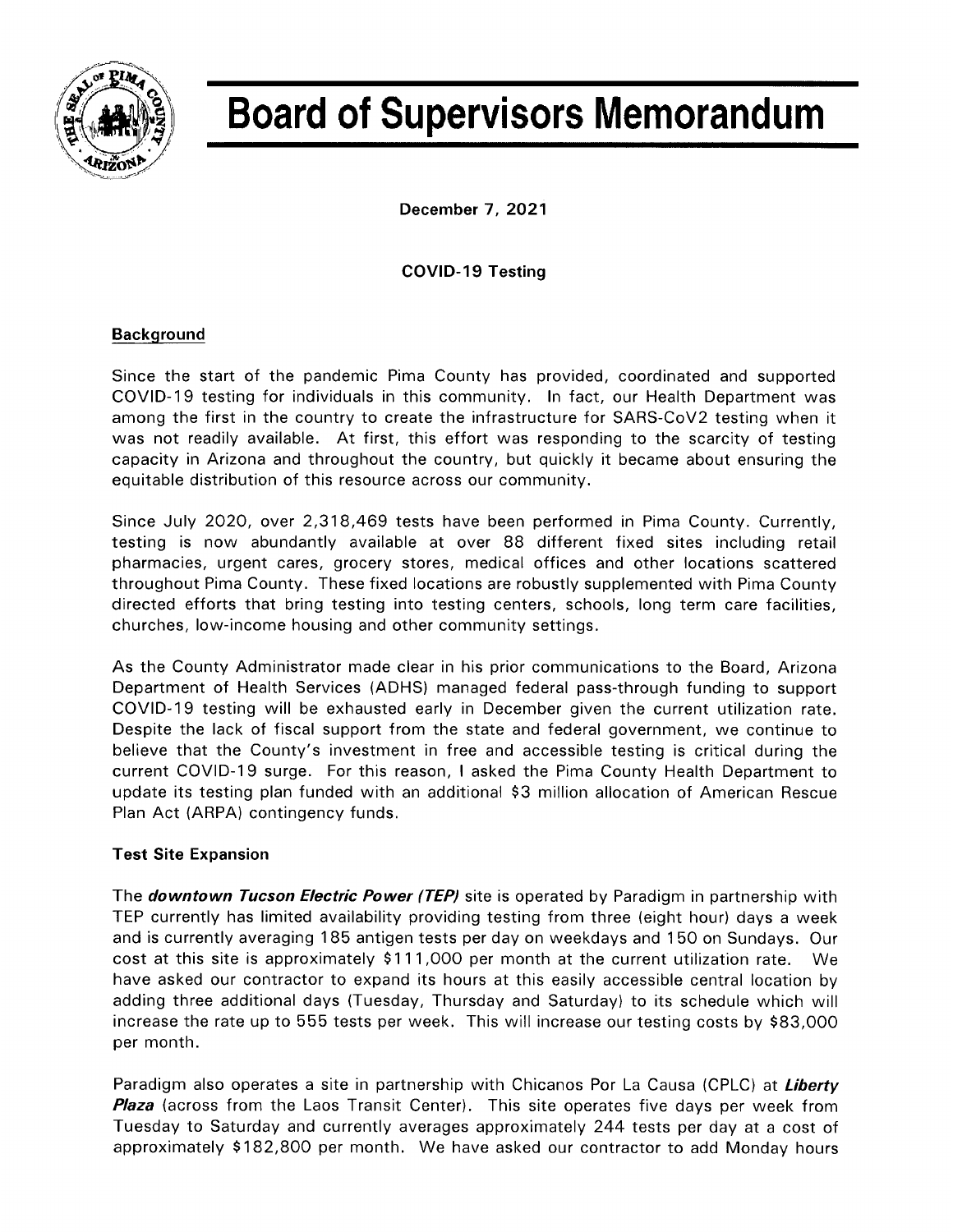The Honorable Chair and Members, Pima County Board of Supervisors Re: **COVID-19 Testing**  December 7, 2021 Page 2

at that site and an additional 244 tests per week. The anticipated incremental cost to the County is approximately \$36,500 per month at the current volume of testing.

The *Ellie Towne Center* site is currently operated by Arizona State University (ASU) and funded directly by the Arizona Department of Health Services at no cost to the County. This site operates 7 days per week (5-hours each day). Last week conducted just over 900 tests. Of note this site was scheduled by the State to cease operating in December until the new year. We have received preliminary commitments to continue the current level of testing. Additionally, we have asked ASU to consolidate its operations to 4 to 5 days with expanded hours. The County plans to make the balance of the available days at this site (or an alternate site) available to another vendor that accommodate a volume of 1,200 tests per week at an approximate cost of \$199,000 per month.

#### **Continued Support for Existing COVID-19 Testing**

Pima County has two reliable contractor partners in the COVID-19 testing arena. Both are being challenged to increase the scale and volume of services envisioned in this plan. Our contractor operated sites have been very productive doing large volumes of testing under the guidance of the Pima County Health Department.

At this time, we plan to continue to fund Paradigm to operate its East Grant Road site which has been averaging approximately 329 tests per week at a current cost of just over \$344,500 per month.

Paradigm also operates a site at the Tucson International Airport which is supported by the State. This site has been processing approximately 2,000 tests per week. We anticipate that services there will continue uninterrupted, however this is a State contract to which the County is not a party.

Mobile testing outreach efforts resources targeting vulnerable communities and supported by Centers for Disease Control & Prevention (CDC) resources will also continue to move forward. Mobile sites selection is based on multiple factors, including census tract case counts, and vaccination rates. We project that these efforts will provide approximately 300 tests per week over the next three months.

Additional efforts supporting school districts in schools with either rapid antigen or pooled PCR testing that are funded and resource will continue to mature and expand. Through these partnerships, we have distributed 64,158 test kits for supervised and selfadministration during the month of November, and plan to continue to respond to school demand for these assets.